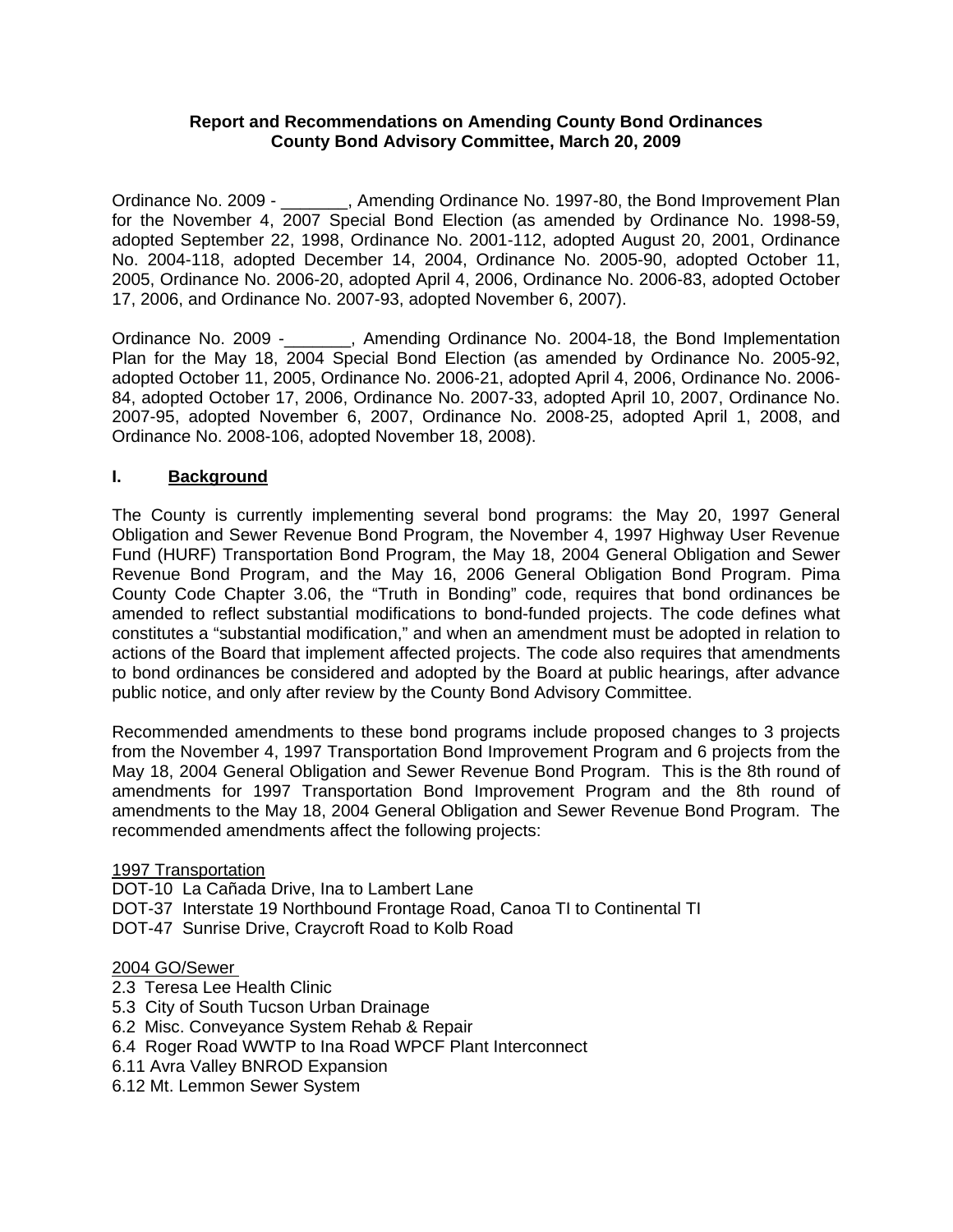#### **Staff Report and Recommendations on Amending Bond Ordinances County Bond Advisory Committee, March 20, 2009**  Page 2

This report summarizes the ordinance amendment requirements of the Truth in Bonding Code and summarizes the recommended amendments by project. The three ordinances containing the recommended amendments, shown in legislative style, are attached.

# **II. Ordinance Amendment Requirements Per the Truth In Bonding Code**

Section 3.06.070 of Pima County's Truth in Bonding Code establishes procedures for making changes to a bond improvement plan ordinance. Recognizing that over time the availability of more detailed design and cost information, and changes in circumstances, often require changes in a bond improvement plan presented to the voters at the time of a bond election, Section 3.06.070 authorizes the Board to amend bond improvement plans to accommodate "substantial modifications" to projects. Substantial modifications are defined as:

- 1. An increase or decrease in total actual project costs by 25 percent or more
- 2. An increase or decrease in actual bond costs by 25 percent or more
- 3. An increase or decrease in actual other revenues by 25 percent or more
- 4. A delay in a project construction or implementation schedule of 12 months or more
- 5. A delay in the scheduled sale of bonds of 24 months or more
- 6. Any project that is not constructed
- 7. Any project that is added to those to be constructed
- 8. Any increase or decrease in the project scope that alters the disclosed project benefits
- 9. All changes to a bond implementation plan necessitated by only a portion of the proposed bond questions being approved at the special election

The required timing of an amendment varies based on whether the amendment impacts only funding, or other aspects of a project. Pursuant to the Code, the Board of Supervisors can authorize a substantial modification to the funding for a project on a de facto basis by awarding or amending a contract for the project that reflects that change in funding, while at the same time acknowledging that the action will require a future conforming amendment to the bond ordinance. In this situation, the amendment takes place after the Board takes action by awarding a contract. The reason for this is that amendments should not be based on cost estimates, and prior to the awarding of contracts or approval of purchase agreements, cost estimates may vary. For all other types of substantial modifications, an amendment of the bond ordinance is necessary before the modification is implemented.

The County Bond Advisory Committee is tasked with reviewing and making recommendations to the Board of Supervisors regarding all proposed bond ordinance amendments

### **III. Recommended Amendments**

In order to amend the bond ordinances, the Board will be asked to adopt a separate ordinance for each of the two affected bond programs. The two ordinances are attached to this report, with language that is being deleted shown in the "strike-out format" (example), while new language that is being added to the ordinances is underlined (example). Note that the titles of projects were originally underlined, and therefore this does not necessarily mean that the titles are changing. In this format, the ordinances only contain those projects that are being amended, and do not reproduce the entirety of each of the two bond ordinances.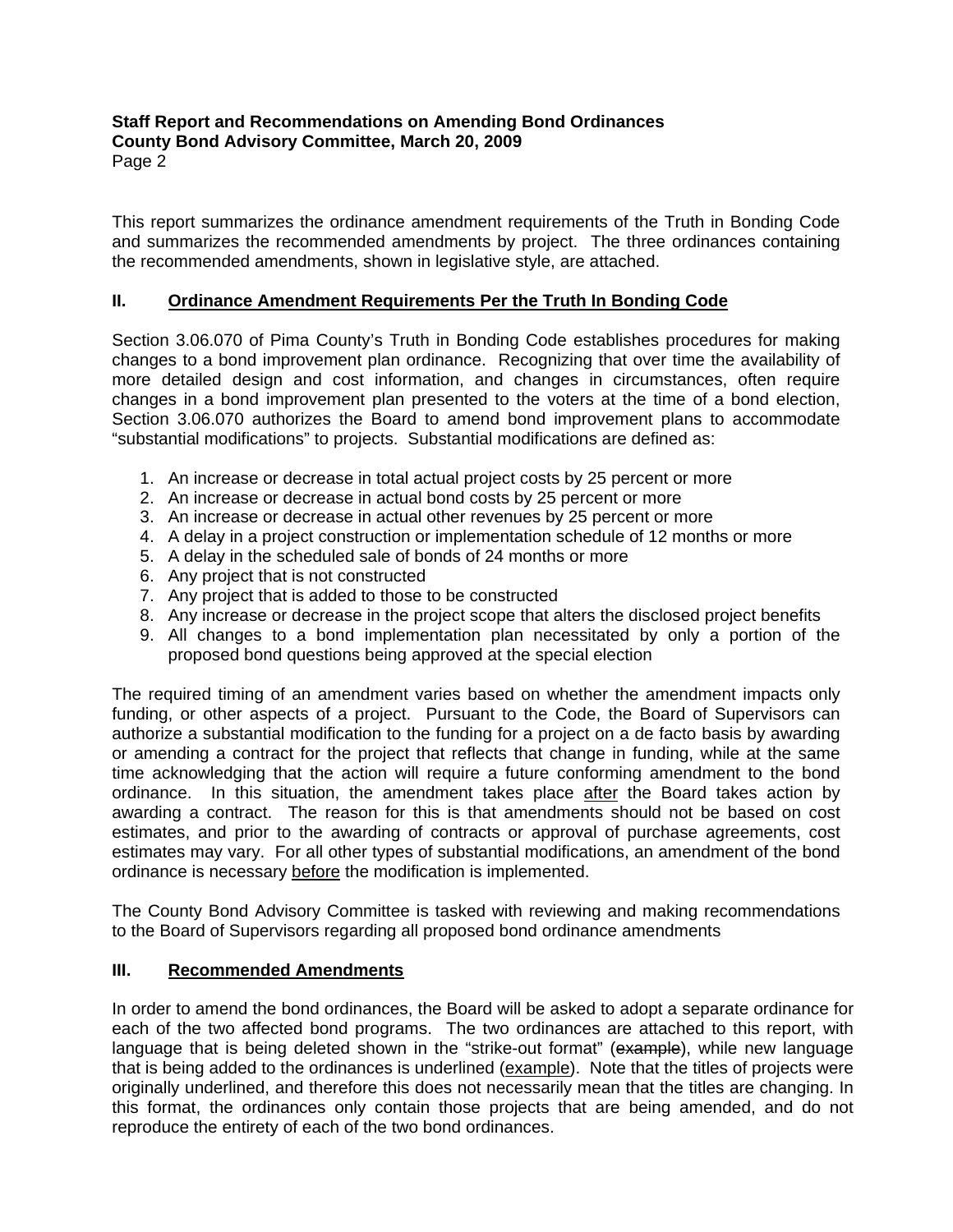**Staff Report and Recommendations on Amending Bond Ordinances County Bond Advisory Committee, March 20, 2009**  Page 3

A brief description of the recommended ordinance amendments for each project is presented below.

### **A. Recommendations for Ordinance Amendments Relative to the 1997 Transportation Improvement Program**

### **DOT-10 La Cañada Drive, Ina to Lambert Lane**

A note was added to this project after the Regional Transportation Authority (RTA) Plan was approved by voters including this project as an RTA project. The note provided notice that a future ordinance amendment would be necessary because of the addition of funding to this project from the RTA. This ordinance amendment adds \$575,558 in bond funds to the project, restoring the original amount of bond funds in the amount of \$8,500,000 to the project. It also adds \$38,484,388 in other funding to the project from the following sources: RTA funds, Impact Fees, and Urban Highway User Revenue Funds. These additional funds will be used to construct the portion of La Cañada Drive from Ina Road to Calle Concordia, competing this project. This ordinance amendment also adds two implementation periods (2008 through 2012). Completion of the project was delayed because of lack of funding. Construction is scheduled to begin in late 2009.

### **DOT-37 Interstate 19 Northbound Frontage Road, Canoa TI to Continental TI**

A note was also added to this project after the RTA Plan was approved by voters including this project as an RTA project. The note provided notice that a future ordinance amendment would be necessary because of the addition of funding to this project from the RTA. This ordinance amendment adds \$8,947,000 in other funding to the project from the following sources: RTA funds, Impact Fees, and Highway User Revenue Funds. These additional funds will be used to complete the project. This ordinance amendment also adds an implementation period (2010 through 2012). Completion of the project was delayed because of lack of funding. Construction is scheduled to begin in mid 2009.

# **DOT-47 Sunrise Drive, Craycroft Road to Kolb Road**

This ordinance amendment will revise the scope of the project. Recent traffic studies have determined that two through travel lanes, versus four, with additional turn lanes, provided at intersections as needed, will provide sufficient capacity for the next twenty years. The intersection of Kolb Road and Sunrise Drive is being constructed in conjunction with bond project DOT-32 Kolb Road, Sabino Canyon Road to Sunrise Drive. Construction is scheduled to begin in late 2009.

### **B. Recommendations for Ordinance Amendments Relative to the 2004 General Obligation and Sewer Revenue Bond Program**

# **2.3 Teresa Lee Health Clinic**

As part of Rio Nuevo, the City will be constructing the extension of Cushing Street west over the Santa Cruz River, at the current location of the Teresa Lee Health Clinic. This 2004 bond project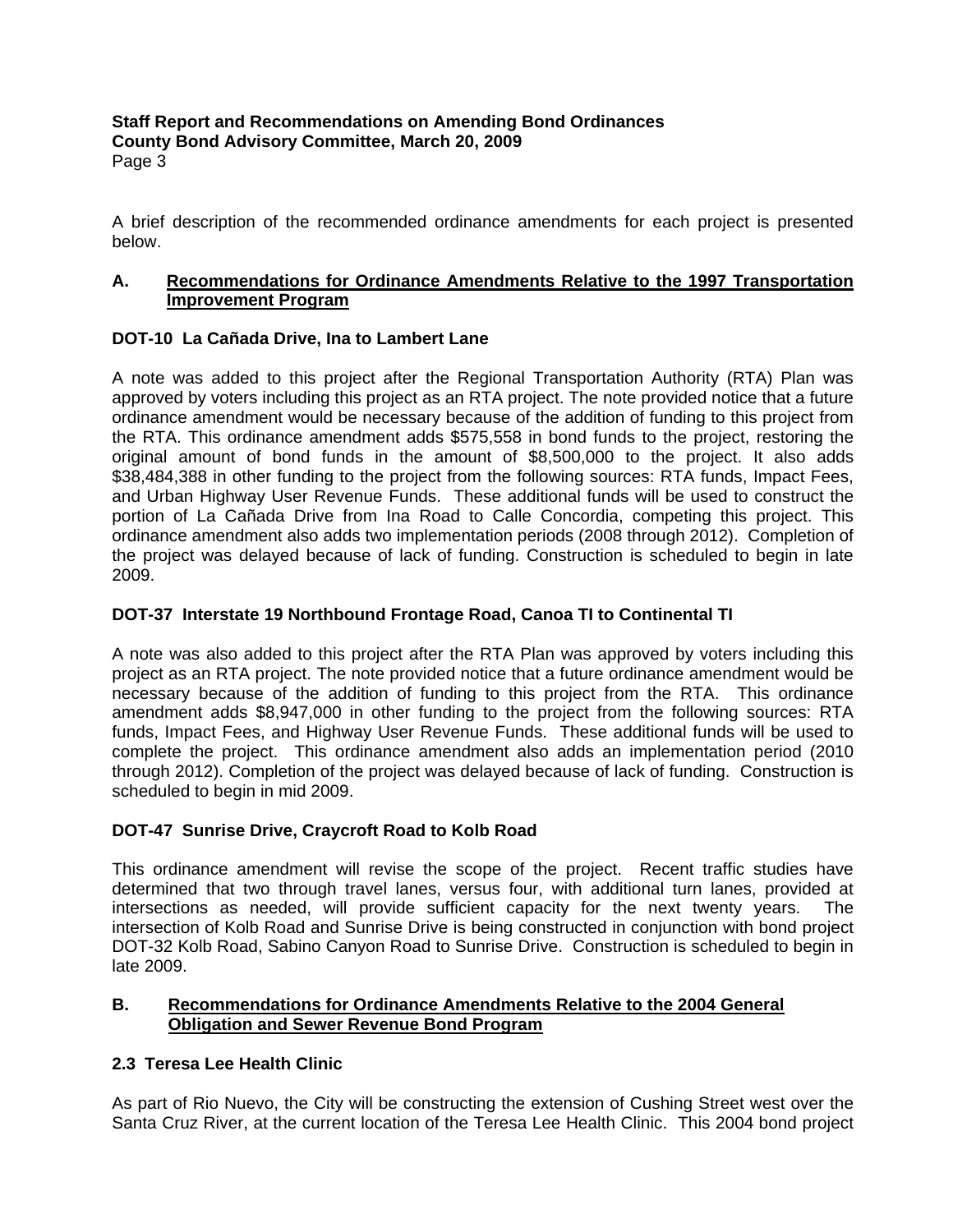**Staff Report and Recommendations on Amending Bond Ordinances County Bond Advisory Committee, March 20, 2009**  Page 4

was to fund the relocation of this clinic, however the funding is insufficient and additional funds have been proposed for a future bond program. In the meantime the County needs to move the TB Clinic, currently located downtown in an office building at 150 W. Congress, to a facility that is more medically appropriate for the safety and health of staff and patients. This ordinance amendment proposes expending and estimated \$380,000 currently on hold for the Teresa Lee Clinic relocation, to move the TB Clinic to the Kino health campus adjacent to the Abrams Health Building. Construction on the remodel is scheduled for May 2009.

# **5.3 City of South Tucson Urban Drainage**

This bond project included six drainage projects for the City of South Tucson. During the development of the concept design report for these six projects, it was determined that the estimated costs for constructing all six projects would be \$8,277,600. The 2004 bonds only provided \$1,719,000 in funding. This ordinance amendment would change the scope such that two of the projects would be design only, and one of the projects would include design and partial construction of a first phase. South Tucson is completing the design of the six projects. In Fiscal Year 2008/09 South Tucson constructed Project 2 for 26<sup>th</sup> Street drainage and Project 6 for all weather access at 7<sup>th</sup> Avenue and 34<sup>th</sup> Street. In Fiscal Year 2009/10 South Tucson plans to have design completed for all remaining projects and to construct the first phase of Project 5, which includes drainage improvements to direct flow from the Union Pacific culvert crossing to an existing detention basin.

### **6.2 Misc. Conveyance System Rehab & Repair 6.4 Roger Road WWTP to Ina Road WPCF Plant Interconnect 6.11 Avra Valley BNROD Expansion 6.12 Mt. Lemmon Sewer System**

This ordinance amendment would exchange the use of sewer revenue bond funding with System Development funds for the above four wastewater reclamation facility and infrastructure projects. The intent of the amendment is to provide an improved cash flow for these four projects by reallocating bond funds to the most active project and reallocating other funds (primarily user fees known as System Development fees, to projects not needing those funds for a few years. In this case the most active project is the Avra Valley BNROD project (the wastewater treatment facility in Avra Valley). The amendment would reallocate bond funds totaling \$9.7 million from the other three projects to the Avra Valley project, and reallocate System Development funds totaling \$9.7 million from the Avra Valley project to the other three projects. The Avra Valley project is currently under construction, and scheduled to be completed this Fiscal Year.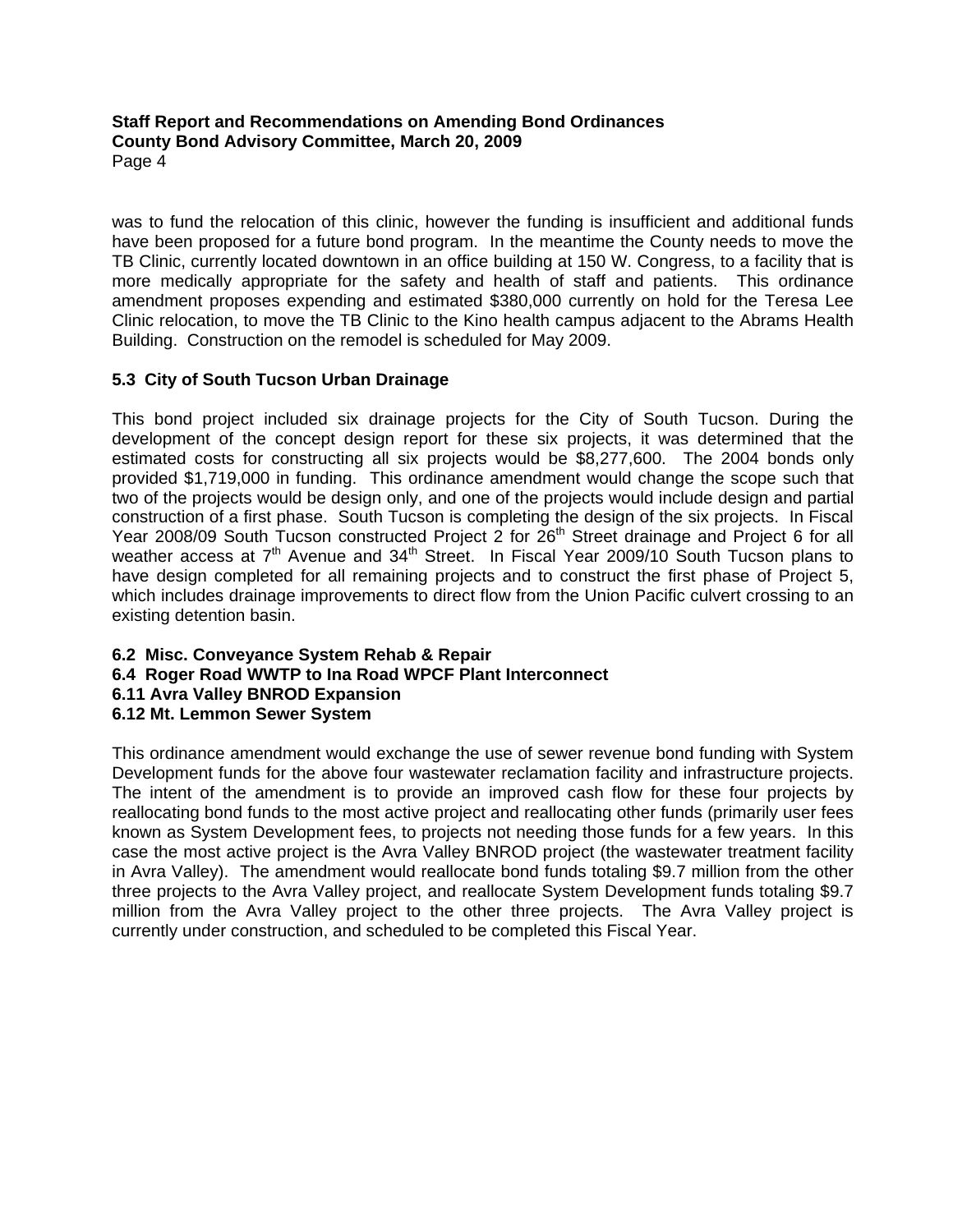# **1997 HURF Bond**

 $\sim 6\%$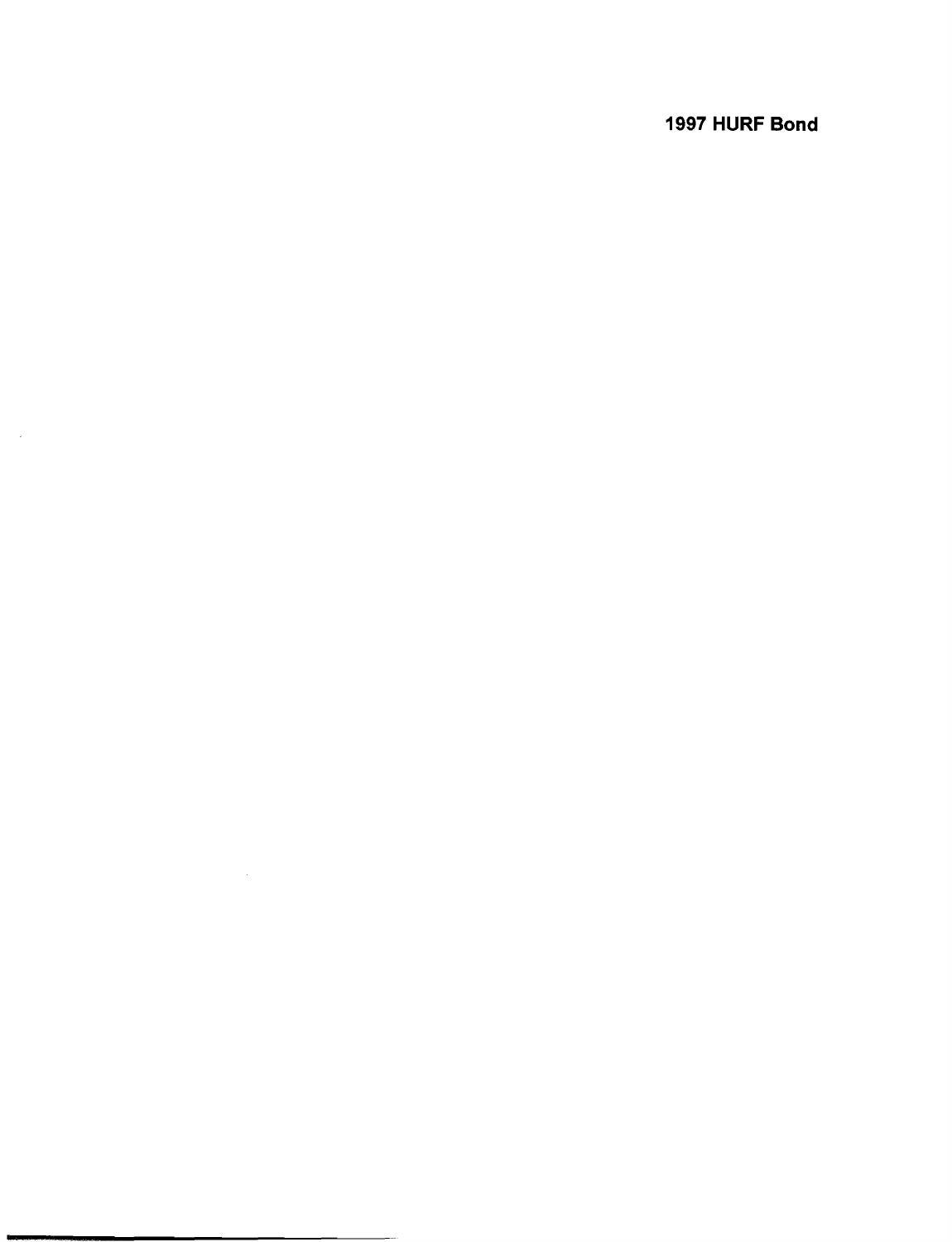#### **ORDINANCE 2009-\_\_**

**AN ORDINANCE OF THE BOARD OF SUPERVISORS OF PIMA COUNTY ARIZONA RELATING TO HIGHWAY USER REVENUE FUND REVENUE BOND PROJECTS AMENDING ORDINANCE NUMBER 1997-80 (AS AMENDED SEPTEMBER 22, 1998 BY ORDINANCE NO. 1998-59 AND AUGUST 20, 2001 BY ORDINANCE NO. 2001-112 AND DECEMBER 14, 2004 BY ORDINANCE NO. 2004-118 AND OCTOBER 11, 2005 BY ORDINANCE NO. 2005-90 AND APRIL 4, 2006 BY ORDINANCE NO. 2006-20 AND OCTOBER 17, 2006 BY ORDINANCE NO. 2006-83 AND NOVMEBER 6, 2007 BY ORDINANCE NO. 2007- 93) BOND IMPLEMENTATION PLAN, NOVEMBER 4, 1997 SPECIAL ELECTION, TO AMEND PROJECT SCOPES AND IMPLEMENTATION PERIOD SCHEDULES FOR SELECTED PROJECTS; AMENDING BOND SALES SCHEDULES.** 

**WHEREAS**, the Board of Supervisors adopted Chapter 3.06 of the Pima County Code titled "Bonding Disclosure, Accountability and Implementation"; and,

**WHEREAS**, in compliance with Chapter 3.06, the Board of Supervisors adopted Ordinance Number 1997-80, the "Transportation Bond Improvement Plan, November 4, 1997 Special Election"; and,

**WHEREAS**, the Board of Supervisors, on September 22, 1998 enacted Ordinance Number 1998-59 and on August 20, 2001 enacted Ordinance Number 2001-112 and on December 14, 2004 enacted Ordinance Number 2004-118 and on October 11, 2005 enacted Ordinance Number 2005- 90 and on April 4, 2006 enacted Ordinance Number 2006-20 and on October 17, 2006 enacted Ordinance Number 2006-83 and on November 6, 2007 enacted Ordinance Number 2007-93 amending Ordinance Number 1997-80 in compliance with provisions of Chapter 3.06; and,

**WHEREAS**, the Board of Supervisors desires to amend Ordinance Number 1997-80 (as amended by Ordinance Number 1998-59, Ordinance Number 2001-112, Ordinance Number 2004- 118, Ordinance Number 2005-90, Ordinance Number 2006-20, Ordinance Number 2006-83, and Ordinance Number 2007-93) in compliance with provisions of Chapter 3.06:

#### **IT IS HEREBY ORDAINED by the Board of Supervisors of Pima County, Arizona:**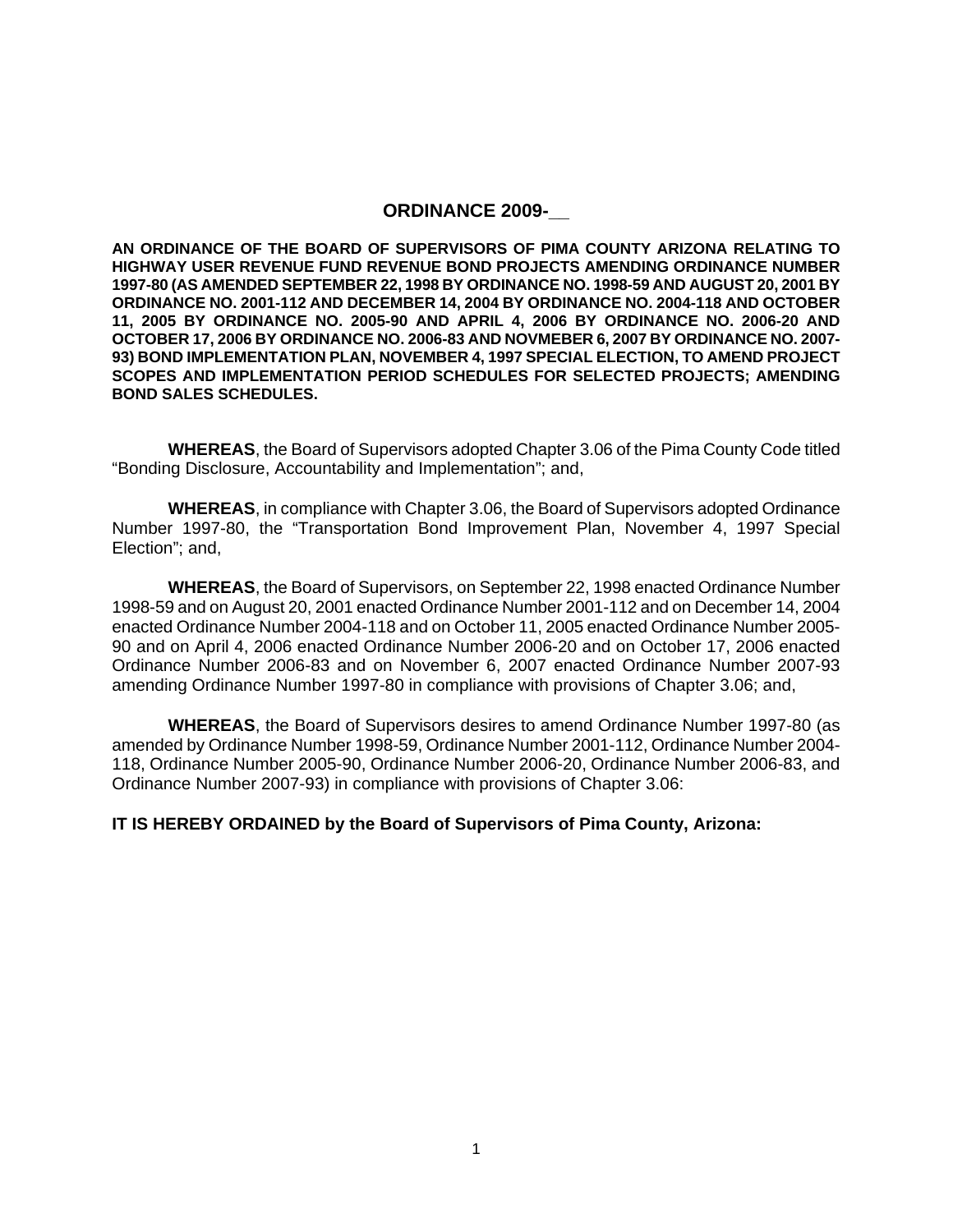### **10) DOT-10 - La Canada Drive, Ina Road to Lambert Lane**

NOTE: This project is now part of a Regional Transportation Authority (RTA) project. Amendments to scope, implementation periods, and funding may be necessary in the future.

Location: Oro Valley, Unincorporated Pima County

Bond Funding: \$7,924,442 \$8,500,000

Scope: The proposed project consists of reconstruction and widening of La Canada Drive between Ina Road and Lambert Lane. Proposed cross section will include a raised landscape median, two travel lanes in each direction, multiuse lanes for transit and bicycle use, outside curbs and storm drains. Rightof-way will be improved with outside landscaping and noise mitigation where warranted.

Note: The overall project design has been completed. Construction of the Calle Concordia to Lambert Lane segment has been was completed in part with bond funds. The Ina Road to Calle Concordia segment will be constructed utilizing Regional Transportation Authority, Impact Fees and Urban Area HURF funding sources.

Benefit: The project will reduce congestion and enhance safety along La Canada Drive Avenue.

Other Funding: \$38,730,000 (245,612 279,000 County HURF); Regional Transportation **Authority** 

> (5,400,000 Impact Fees) (22,500,000 Regional Transportation Authority) (10,551,000 Urban Area HURF 12.6%)

Implementation Period: 1/2/3/4/5/6/7

Future Annual Operating & Town of Oro Valley Calle Concordia to Lambert – Town of Oro Valley Ina to Calle Concordia – Pima County \$35,000

#### **37) DOT-37 - Interstate-19 Northbound Frontage Road, Canoa TI to Continental TI**

NOTE: This project is now part of a Regional Transportation Authority (RTA) project. Amendments to scope, implementation periods, and funding may be necessary in the future.

Location: Unincorporated County (Green Valley)

Bond Funding: \$3,653,000

Scope: The proposed project is the construction of 1.2 miles of frontage road that were not built with the original I-19 construction. This segment of Frontage

2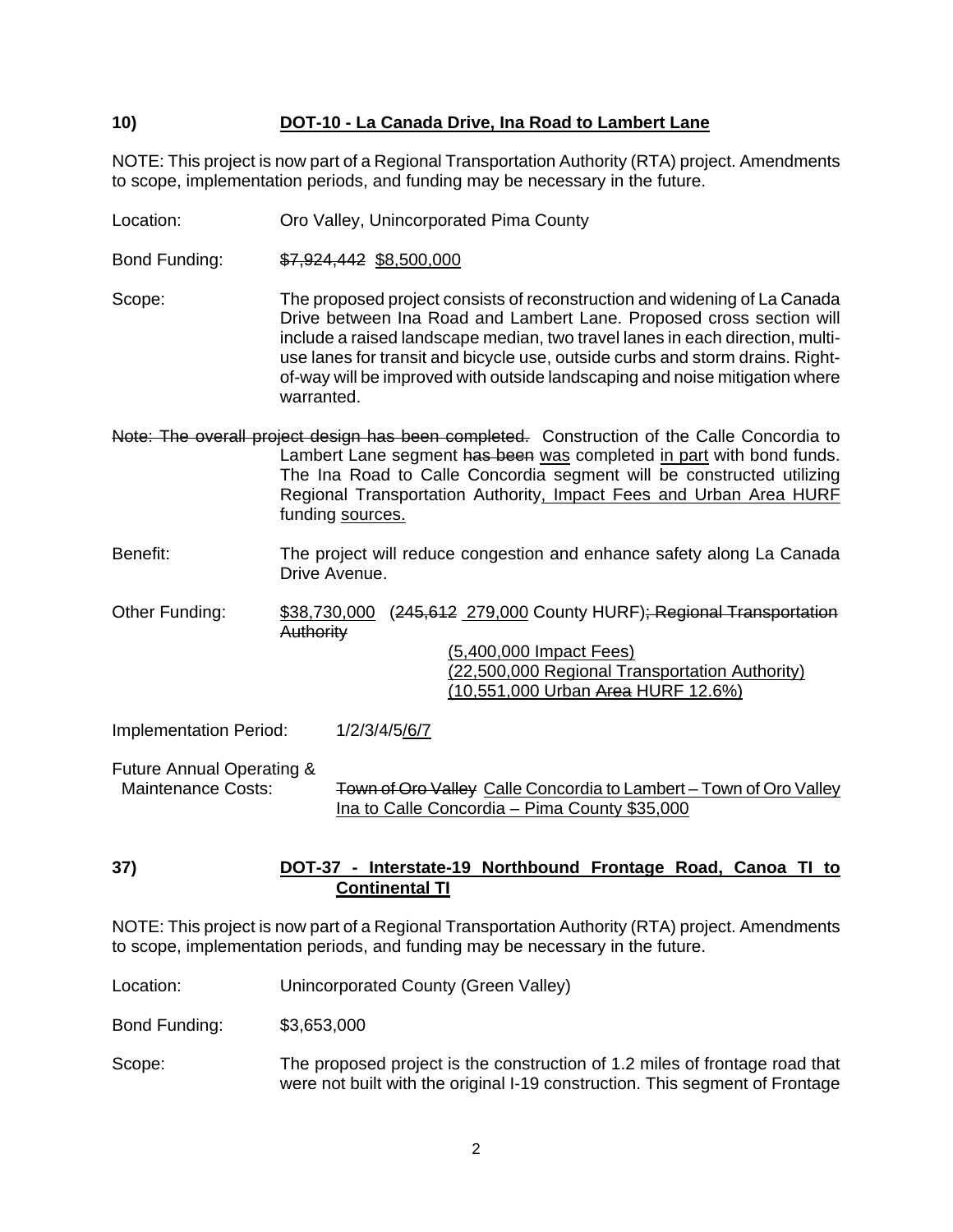Road crosses two major drainages; the Demitri and Esperanza Washes. These wash crossings will require bridge structures. The project will be a two-lane road with improved shoulders.

- Benefit: The project will complete the linkages in the frontage road system from Continental Road south to Arivaca Junction and Arivaca Road. The Frontage Road will provide additional access and circulation opportunities for the southerly portion of the Green Valley community and will provide greater operational flexibility for I-19. The Frontage Road connection will also allow for a better balance of traffic demand between the southbound and northbound frontage roads south of Continental Road.
- Other Funding:  $$4,700,000 $13,647,000 (2,200,000 6,300,000 12.6\% HURF)$  (2,500,000 3,427,000 Impact Fees) (3,920,000 Regional Transportation Authority)

Implementation Period: 2/3/4/5/6/7

Future Annual Operating & Maintenance Costs: \$18,000

# **47) DOT-47 - Sunrise Drive, Craycroft Road to Kolb Road**

Location: Unincorporated County

Bond Funding: \$23,322,000

- Scope: The project will widen reconstruct Sunrise Drive to four two through travel lanes with multi-use lanes, drainage improvements, landscaping and neighborhood screening and noise mitigation as required. Additional lanes will be constructed at specific intersections and the construction will match the intersection improvements at Craycroft Road constructed with DOT-46. The intersection with Kolb Road will be completed as a part of this construction. The median treatment will be a raised landscape median at identified intersections with or a median two-way left-turn lane installed between the raised medians pending further evaluation of local area access and circulation requirements. The proposed project is intended to retain the existing outer limits of the cut and fill slopes along Sunrise Drive, therefore will incorporate structural retaining walls as necessary. Needed revisions or improvements to transverse drainage will be included with the project.
- Benefit: The project will reduce congestion and enhance safety along Sunrise Drive. The estimated economic value of the improvements to traffic flow and reductions in accidents are \$41.84 million. The benefit/cost ratio is 3.2:1.

Other Funding: \$0

| 6/7      |
|----------|
|          |
| \$31,500 |
|          |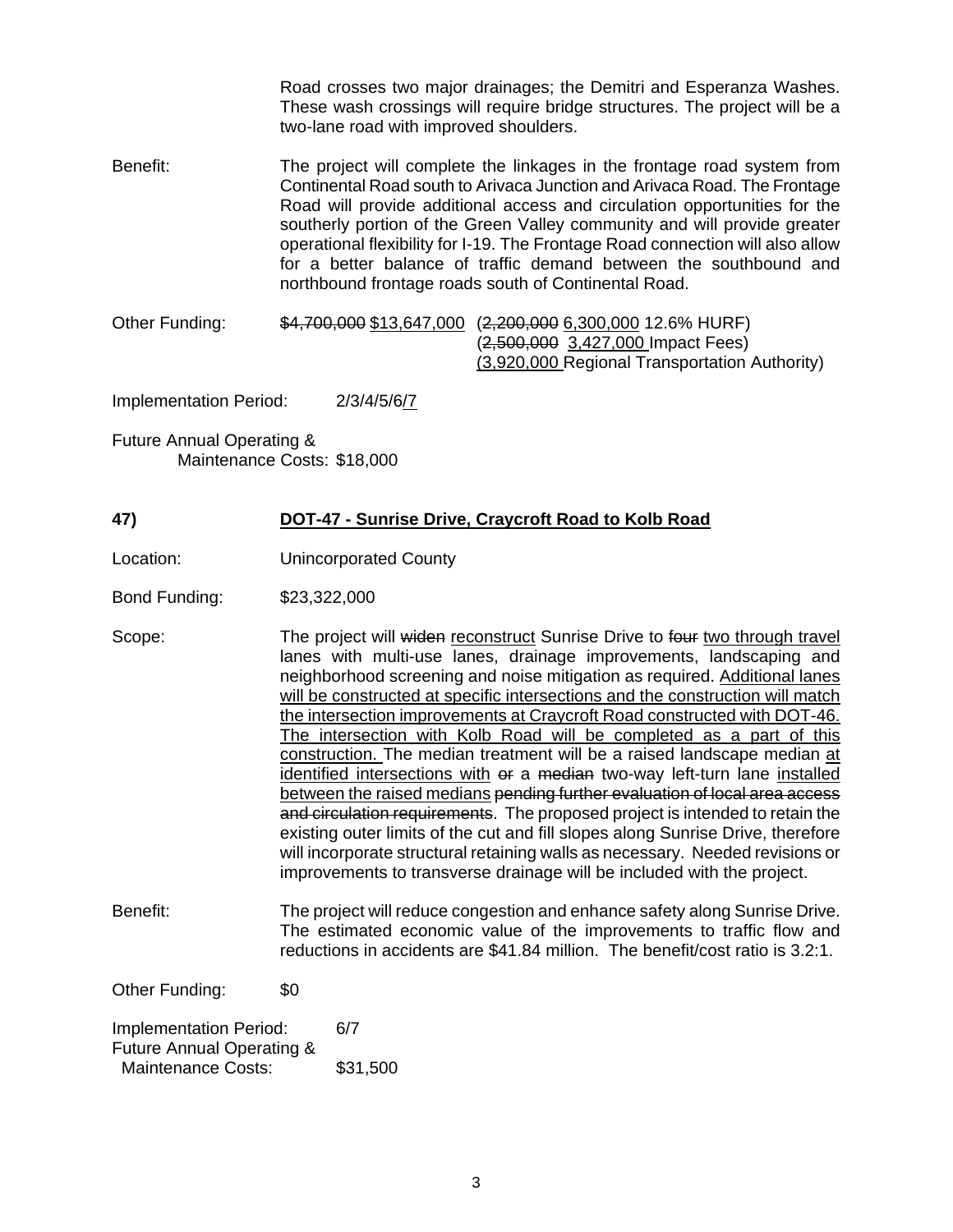**AS AMENDED by the Board of Supervisors of Pima County, Arizona, this \_\_\_\_ day of \_\_\_\_\_\_\_, 2009.** 

> $\overline{a}$ Chair, Pima County Board of Supervisors

Attest: **Attest: Reviewed by: Reviewed by:** 

 $\overline{a}$ Clerk, Pima County Board of Supervisors Pima County Administrator

Approved as to Form:

 $\overline{a}$ Civil Deputy County Attorney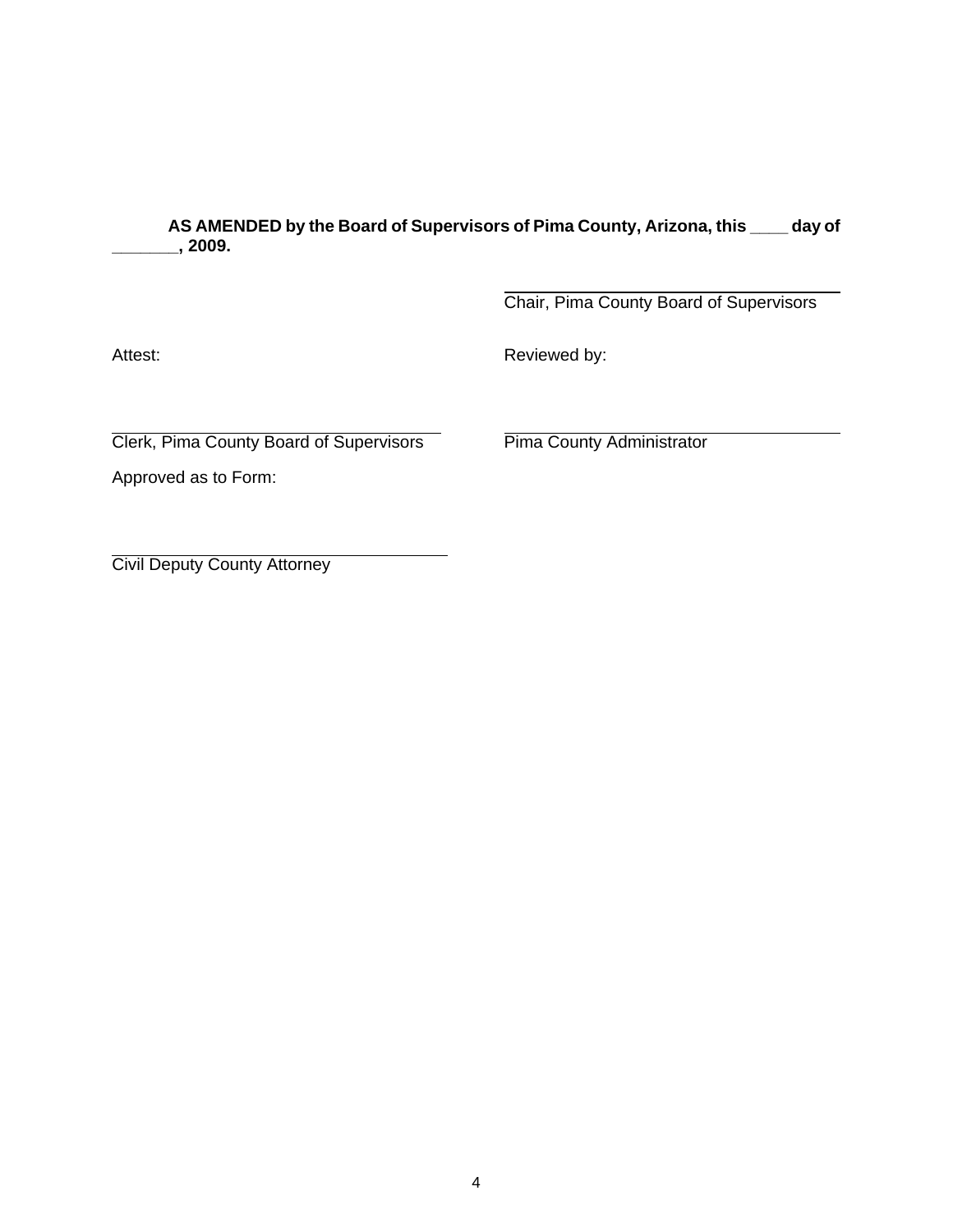**2004 General Obligation and Sewer Revenue Bond**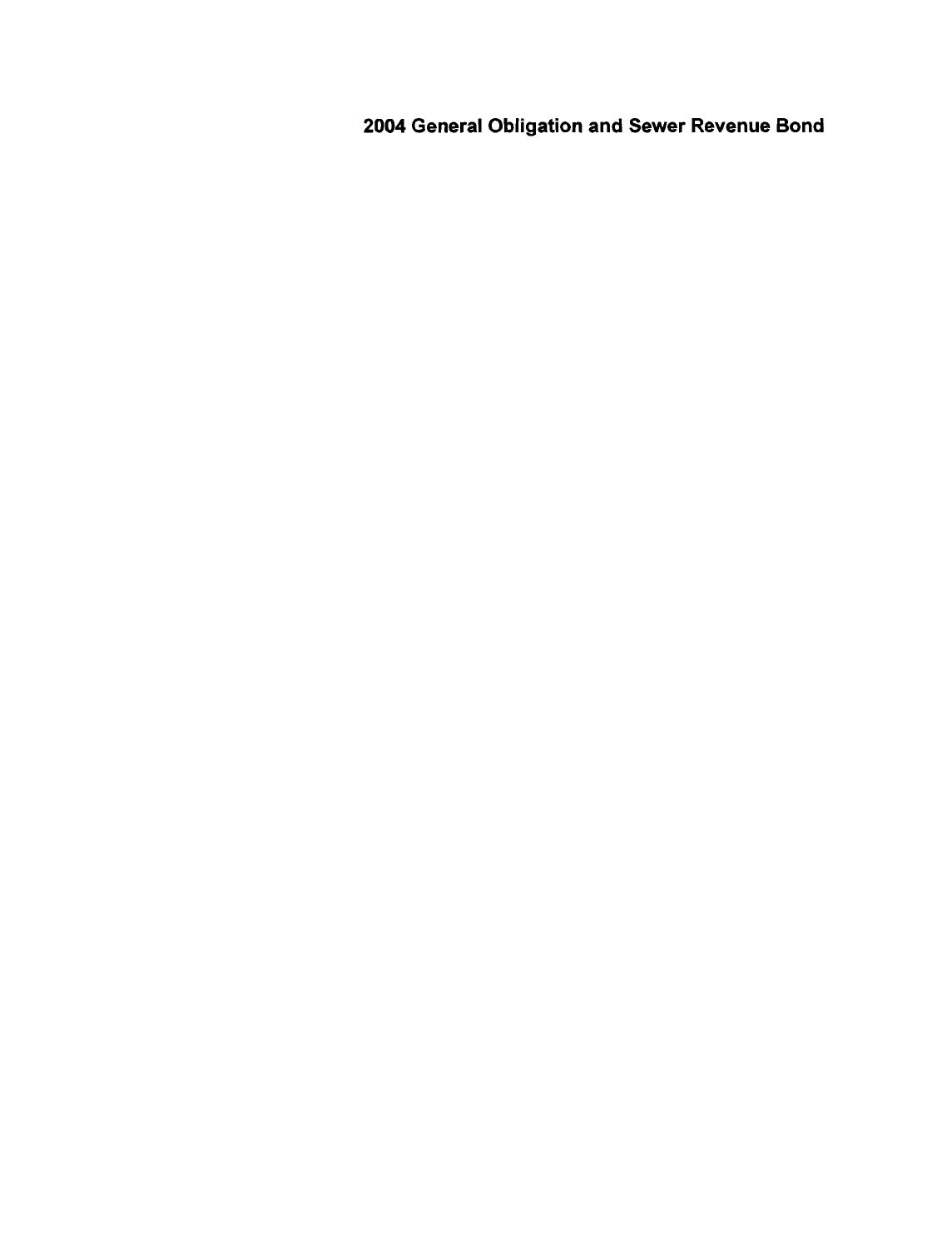#### **ORDINANCE NO. 2009 - \_\_**

**AN ORDINANCE OF THE BOARD OF SUPERVISORS OF PIMA COUNTY ARIZONA RELATING TO GENERAL OBLIGATION AND SEWER REVENUE BOND PROJECTS AMENDING ORDINANCE NUMBER 2004-18 BOND IMPLEMENTATION PLAN, MAY 18, 2004 SPECIAL ELECTION (AS AMENDED OCTOBER 11, 2005 BY ORDINANCE NUMBER 2005-92 AND APRIL 4, 2006 BY ORDINANCE NUMBER 2006-21 AND OCTOBER 17, 2006 BY ORDINANCE NUMBER 2006-84 AND APRIL 10, 2007 BY ORDINANCE NUMBER 2007-33 AND NOVEMBER 6, 2007 BY ORDINANCE NUMBER 2007-95 AND APRIL 1, 2008 BY ORDINANCE NUMBER 2008-25 AND NOVEMBER 18, 2008 BY ORDINANCE NUMBER 2008-106) FOR THE PURPOSE OF AMENDING THE SCOPE OF CERTAIN PROJECTS, AMENDING IMPLEMENTATION PERIODS FOR CERTAIN BOND PROJECTS, AND AUTHORIZING THE USE OF ADDITIONAL OTHER FUNDS TO FINANCE CERTAIN PROJECTS.** 

 **WHEREAS**, the Board of Supervisors adopted Chapter 3.06 of the Pima County Code titled "Bonding Disclosure, Accountability and Implementation; and

**WHEREAS**, in compliance with Chapter 3.06, the Board of Supervisors adopted Ordinance Number 2004-18, the "Bond Implementation Plan, May 18, 2004 Special Election;" and

**WHEREAS**, the Board of Supervisors, on October 11, 2005 enacted Ordinance Number 2005-92 and on April 4, 2006 enacted Ordinance Number 2006-21 and on October 17, 2006 enacted Ordinance Number 2006-84 and on April 10, 2007 enacted Ordinance Number 2007-33 and on November 6, 2007 enacted Ordinance Number 2007-95 and on April 1, 2008 enacted Ordinance Number 2008-25 and on November 18, 2008 enacted Ordinance Number 2008-106 amending Ordinance Number 2004-18 in compliance with provisions of Chapter 3.06; and

**WHEREAS**, the Board of Supervisors desires to amend Ordinance Number 2004-18 (as amended by Ordinance Number 2005-92, Ordinance Number 2006-21, Ordinance Number 2006- 84, Ordinance Number 2007-33, Ordinance Number 2007-95, Ordinance Number 2008-25, and Ordinance Number 2008-106) in compliance with provisions of Chapter 3.06:

#### **NOW THEREFORE, IT IS HEREBY ORDAINED by the Board of Supervisors of Pima County, Arizona:**

Ordinance Number 2004-18 (as amended by Ordinance Number 2005-92, Ordinance Number 2006-21, Ordinance Number 2006-84, Ordinance Number 2007-33, Ordinance Number 2007- 95, Ordinance Number 2008-25, and Ordinance Number 2008-106), is hereby amended as follows: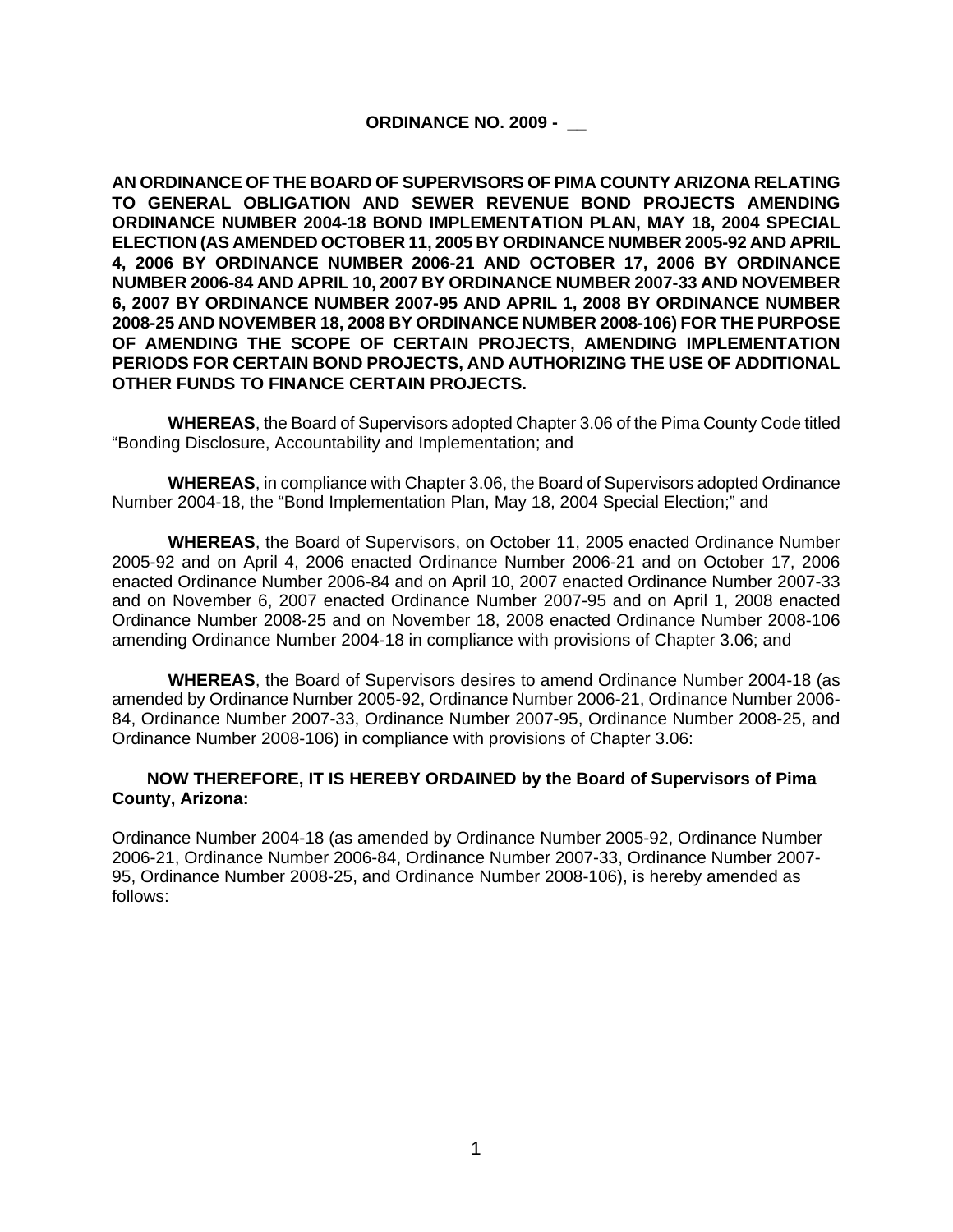### **Bond Implementation Plan May 18, 2004 Special Election**

# **VII Specific Project Description, Scope of Work, and Location by Question and Project**

**…** 

# **A. Question No. 2 - Public Health and Community Facilities**

# **2.3 Teresa Lee Health Clinic and TB Clinic Relocation**

**Location:** Downtown area. The County owns property on West Congress Street and Linda Avenue. Additional clinic services site located on Kino Campus, East Ajo Way.

**Scope:** Construct a new public health clinic on County-owned property to house Health Department clinics. This new facility will replace the County's Theresa Lee Clinic, 322 South Freeway Drive, which has been identified as a critical component of the Rio Nuevo development and must be relocated. Relocation of Pima County Health Department TB Clinic to Kino Campus in existing facility adjacent to the Abrams Health Building.

**Benefits:** This project will benefit development of the Rio Nuevo program<del>, particularly the proposed</del> science center. Subject to approval, partnership with El Rio Clinic to improve and expand the El Rio Healthcare Campus, while assuring delivery of public healthcare functions currently provided at the Teresa Lee Health Clinic, will be continued. The TB Clinic relocation will provide public services adjacent to new Health Department services at the Kino Campus (Abrams Building) on East Ajo Way. The facility will provide a safer work environment for staff and patients providing a negative air system to the whole clinic. Current facilities have limited negative air capabilities not conducive to specialized clinic operations.

**Cost:** \$2,000,000, with Planning/Design being \$211,000, Construction being \$1,783,000, and Other being \$6,000.

**Bond Funding:** \$2,000,000

**Other Funding:** None identified at this time

**Project Duration:** Planning at 8 to 10 months, Design at 15 to 17 months, and Construction at 15 to 18 months. Multiple phased projects.

**Implementation Period:** 2, 3, 4

**Project Management:** Pima County Facilities Management

**Future Operating and Maintenance Costs:** No significant change in operating and maintenance costs expected since this project will replace the existing clinic.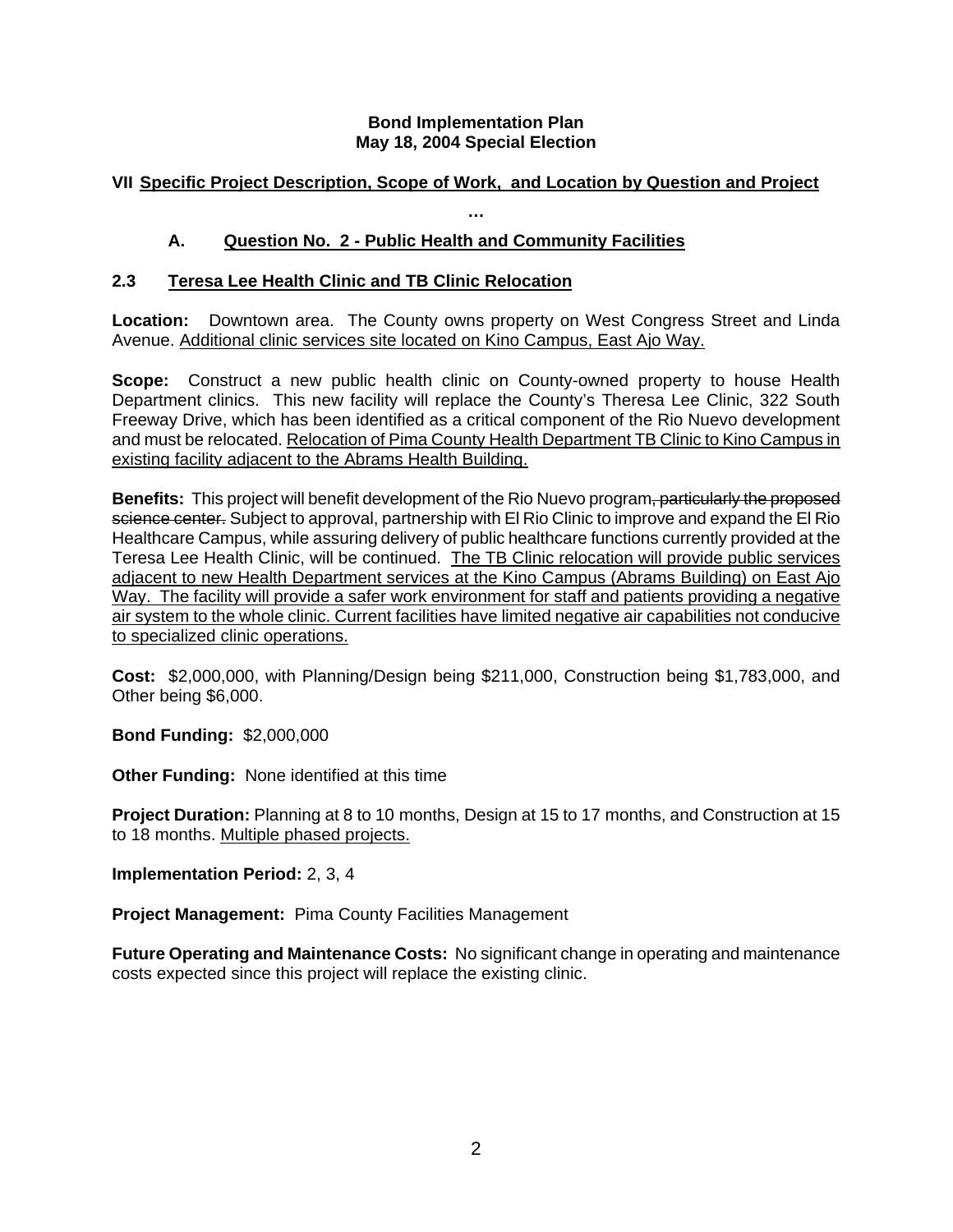# **E. Question No. 5 - River Parks and Flood Control Improvements**

# **5.3 City of South Tucson Urban Drainage**

**Location:** Various Locations in the City of South Tucson

**Scope**: (1) Design improvements to Gcapture stormwater runoff from Rodeo Wash where it enters public right-of-way at South 4th Avenue and East 40th Street and convey the stormwater downstream in a storm drain system to South 10th Avenue and West 38th Street.

(2) Construct improvements to lincrease stormwater drainage capacity on South 4th Avenue at the alleyway between East 26th Street and East 27th Street to convey the flow to an existing storm drain under South 5th Avenue.

(3) Design improvements to lincrease drainage capacity at South 7th Avenue and West 28th Street and link with the existing stormwater drainage facility at West 26th Street.

(4) Design and construct improvements to increase drainage capacity from  $25<sup>th</sup>$  Street and South  $8<sup>th</sup>$  Avenue to South 10<sup>th</sup> Avenue and 25<sup>th</sup> Street. Provide a storm drain from West 35th Street into an existing storm drain under 10th Avenue.

(5) Design improvements to Pprovide an underground storm drain connection between the culvert under the Union Pacific railroad tracks at East 32nd Street to connect to the downstream storm drain at South 3rd Avenue and East 32nd Street. Construct phase 1 of the project to connect flow from the Union Pacific railroad crossing into a downstream detention basin.

 (6) Install a box culvert at the intersection of South 7th Avenue and West 34th Street. Eliminate repetitive flooding in streets by providing positive drainage. All projects pertain to improving drainage capacity and mitigating flooding and ponding problems associated with stormwater runoff in the City of South Tucson.

**Benefits:** Alleviate chronic flooding, protect residential and commercial development adjacent to river courses, and safeguard flood protection benefits provided by existing flood control facilities. This is a regional approach since 90 percent of flooding in South Tucson originates in the surrounding City of Tucson areas. Flood control improvements along major watercourses has removed the threat of flooding from the major rivers; however, residences and businesses remain subject to flood damages and are within federal floodplain hazard zones from tributary washes. This program would address flood hazards from the tributary flows. The flood control infrastructure supports the community goal for urban in-fill development and the Comprehensive Land Use Plan.

**Cost:** \$1,719,000, with Administration being \$12,800, Construction being \$1,390,000, Design being \$175,000, Planning being \$20,000, Public Art being \$16,200, Land acquisition being \$85,000, and Utility Relocation being \$20,000.

### **Bond Funding:** \$1,719,000

**Other Funding:** None identified at this time

**Project Duration**: Estimated total duration to complete all six projects is six years. Projects will be staggered to reduce disruptions from construction work within roadways. Typical project duration is 30 to 48 months.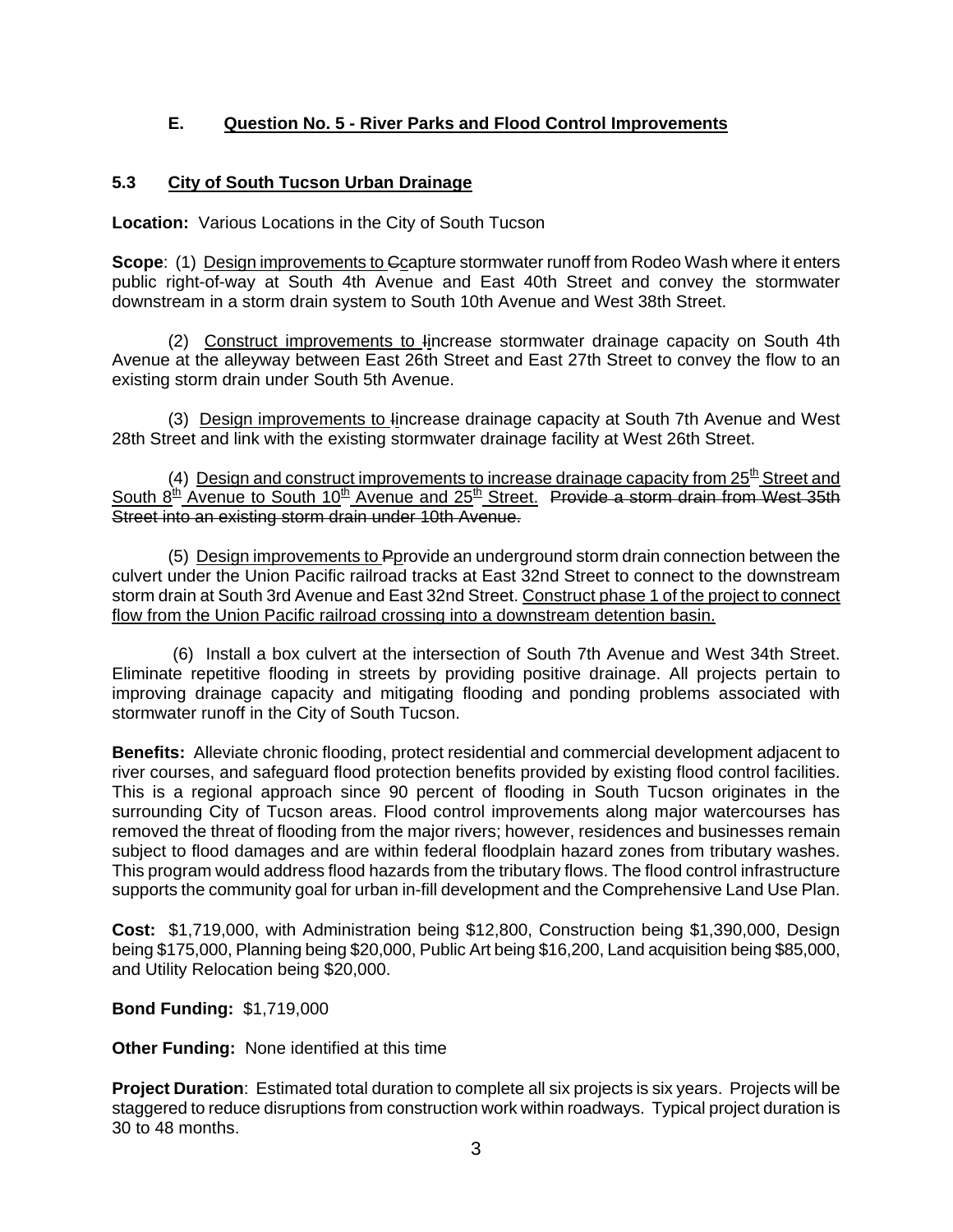# **Implementation Period:** 1, 2, 3, 4

**Project Management:** The City of South Tucson will manage design and construction, pursuant to an intergovernmental agreement between the Flood Control District and the City of South Tucson.

**Future Operating and Maintenance Costs:** Annual estimated costs of approximately \$17,000, which will be funded by South Tucson.

# **F. Question No. 6 - Sewer System Revenue Bonds**

### **6.2 Miscellaneous Conveyance Rehabilitation Projects**

**Location:** Projects are located throughout the Tucson Metropolitan Area

**Scope:** The current conveyance condition assessment projects - both the Closed Circuit TV (CCTV) and the Sanitary Sewer Inspection and Identification Program (SSIIP) - are identifying areas within the regional sewage conveyance system in need of repair, rehabilitation or replacement. It is estimated that re-lining will cost between \$200 and \$300 per linear foot to rehabilitate the larger sewers. These projects will be completed based on order of need identified by the CCTV and SSIIP evaluation projects. This funding will allow for the re-lining/replacement of approximately 5 to 6 miles of gravity conveyance lines and rehabilitation of miscellaneous associated siphon inlet and outlet chambers and manholes/junction chambers. The interceptors being examined include:

- 1. Santa Cruz Central; from 18th Street to Prince Road.
- 2. Santa Cruz East; from University Boulevard to Fort Lowell
- 3. Old Nogales Highway; from Hughes Access Road to Ajo Way
- 4. North Rillito; from Wentworth Road to Ina Road
- 5. Continental Ranch Pumping System; from Lambert Lane Alignment to Ina Road
- 6. Southeast Interceptor; from Rita Ranch to Franklin Street
- 7. Numerous Conveyance System siphon facilities including Alameda, Julian Wash, Tucson Boulevard at Rillito, Northwest Outfall, Golf Links, Sabino Creek, and Craycroft Road at Rillito
- 8. Carrillo Neighborhood Rehabilitation

The design will be done primarily by Wastewater Management engineering staff. The design, installation and/or required reconstruction work on conveyance system facilities will be achieved through several individual projects throughout the next 4 to 5 years.

**Benefits:** Recent experience indicates that unlined concrete sewer pipe, initially designed to last 50 years, may last only 35 to 40 years when high levels of hydrogen sulfide and corrosion are present. The Department is currently inspecting all unlined concrete pipe, as well as other older reaches of the system, in order to identify those sections of the system that have experienced deterioration and merit rehabilitation.

Planned rehabilitation of the interceptors will reduce the possibility of potential failures, and their associated liabilities, including environmental concerns and potential large regulatory fines. Emergency repairs cost 10 times more than planned repairs/rehabilitation.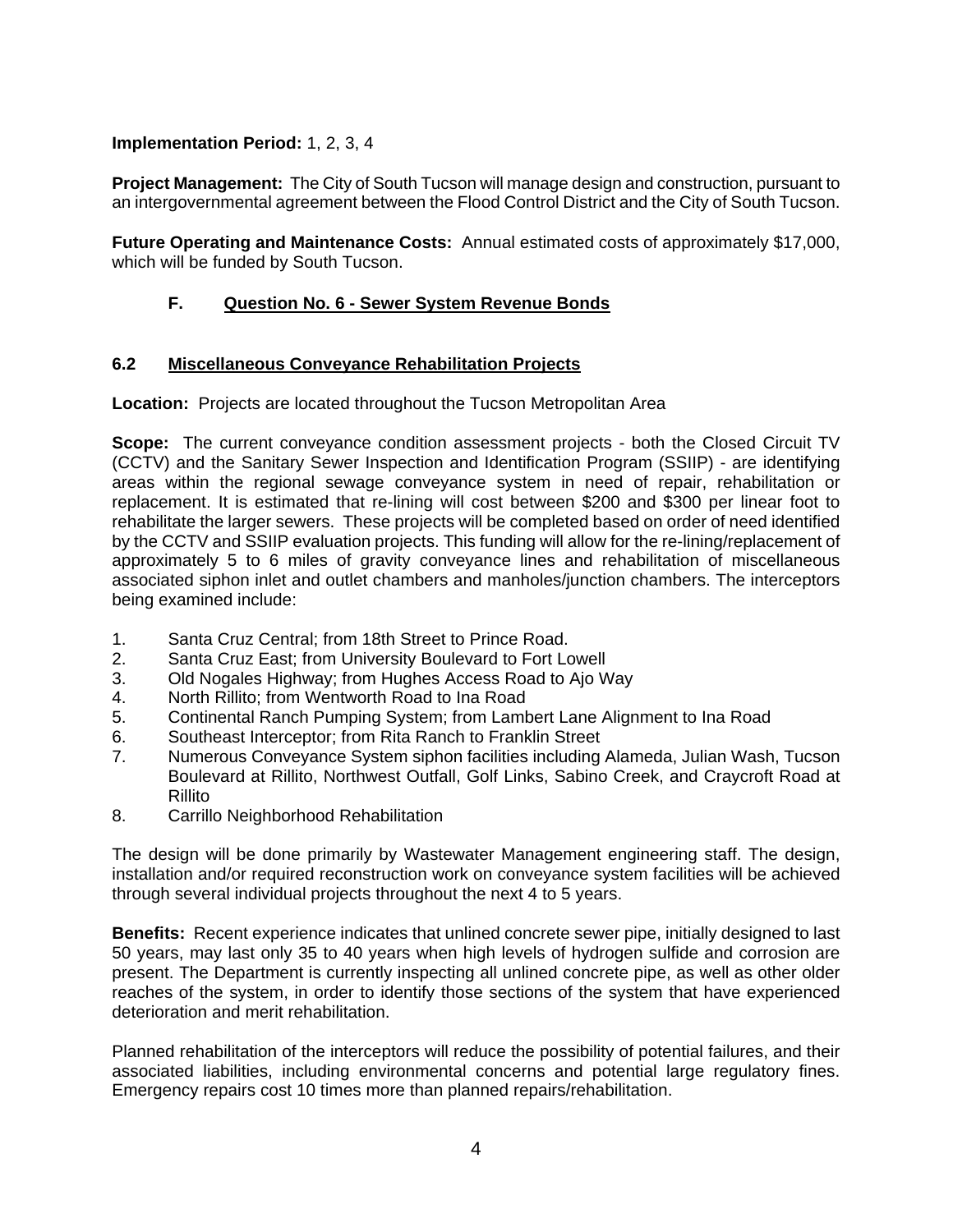Emergency and/or unscheduled maintenance costs average \$ 4,400/mile. After rehabilitation, preventive maintenance costs are \$2,000 per mile.

**Cost:** \$15,000,000, with Administration being \$300,000, Design being \$1,000,000, and Construction being \$13,700,000.

### **Bond Funding:** \$15,000,000 \$12,800,000

#### **Other Funding:** None identified at this time \$2,200,000 from System Development Funds

**Project Duration:** 8 years - The overall project includes identification and prioritization of reaches of interceptors requiring rehabilitation, specification of rehabilitation work, and construction. A typical interceptor rehabilitation schedule is: Design at 12 to 18 months and Construction at 12 to 24 months.

#### **Implementation Period:** 1, 2, 3, 4, 5, 6

**Project Management:** Pima County Wastewater Management Department

**Future Operating and Maintenance Costs:** In the first year after construction, the line is structurally under warranty. Operating and maintenance costs thereafter are approximately \$2,000 per mile. The costs are paid from Wastewater Management's budget, which is funded by user fees.

#### **6.4 Roger Road Wastewater Treatment Plant (WWTP) to Ina Road Water Pollution Control Facility (WPCF) Plant Interconnect**

**Location:** Within the corridor bounded on the west by Silverbell Road and on the east by Interstate-10 from Sweetwater Drive to Walker Road, as well as a location along the Rillito River between Campbell Road and Craycroft Road. Actual alignments will be determined by an initial project study.

**Scope:** Design, acquire easements and construct approximately 5 miles of sewer (gravity/pressure) and the associated wastewater pumping system (WWPS) and other system improvements needed to provide operational flexibility to treat tributary flows at either the Roger Road or the Ina Road treatment facilities.

The Plant Interconnect will provide the ability to divert part of the flow normally treated at the Roger Road Facility to the Ina Road Facility and vice-versa. This will allow de-activation of parts of either plant for repairs or maintenance; and allow the balancing of treatment demand with available plant capacity. Another integral component of the project is construction of a new WWPS positioned between Campbell and Craycroft, in combination with a force main crossing the Rillito River which will provide the ability/flexibility of routing flows - through the existing South Rillito interceptor/plant interconnect system - to the Ina Road Facility for treatment.

**Benefits:** This project was initially identified in the 1978 and 1990 Facility Plans as a future mechanism to assist in managing flows between the existing Ina Road and Roger Road treatment plants. A 12.5 mgd expansion is nearly complete at the Ina Road WPCF. The overall goal is to use available conveyance and treatment capacity at both WWTF's to maximize the efficiency of the sewerage system.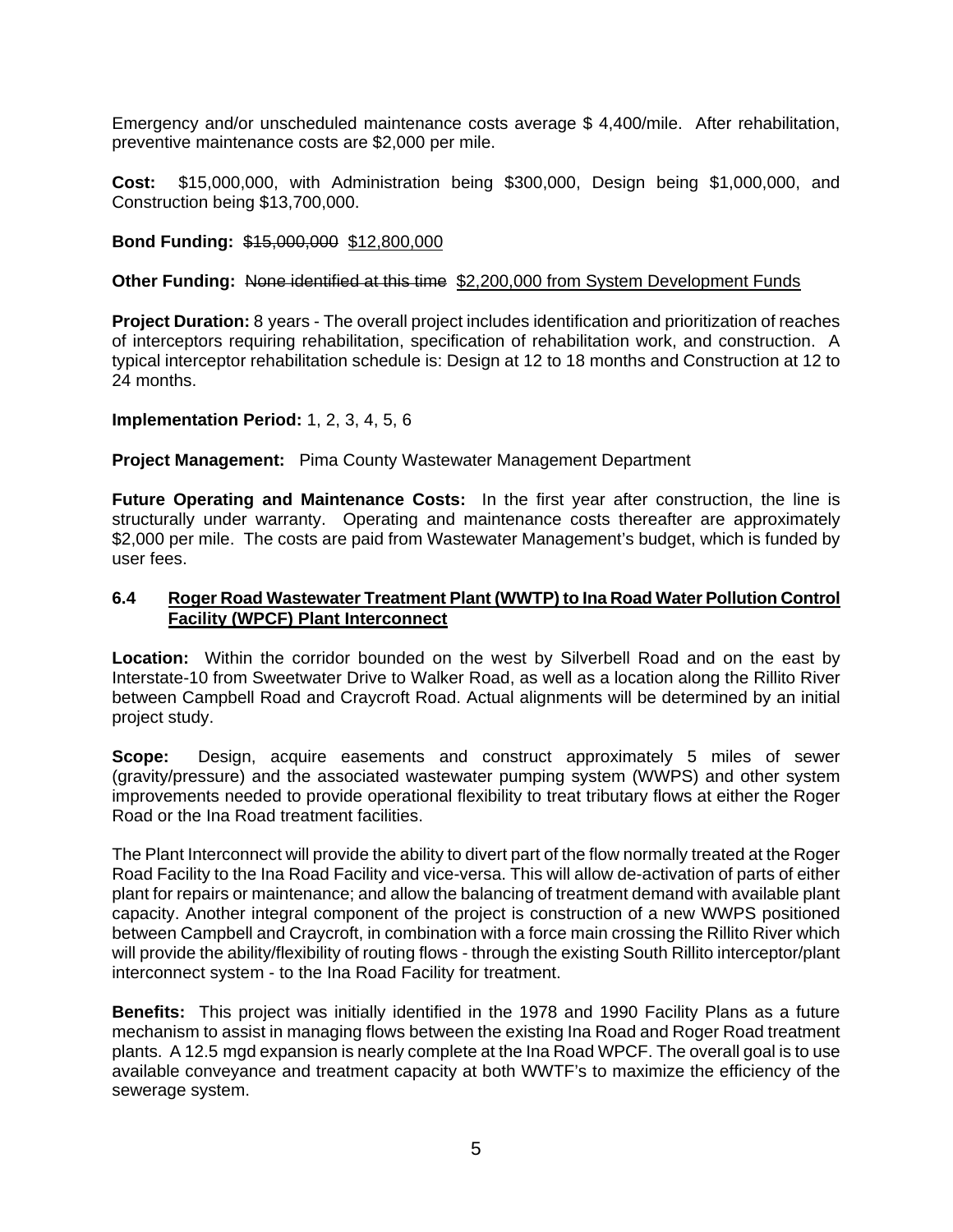**Cost:** \$23,000,000, with Administration being \$460,000, Planning being \$200,000, Design being \$1,500,000, Right-of-Way being \$600,000, and Construction being \$20,240,000.

### **Bond Funding:** \$23,000,000 \$21,200,000

#### **Other Funding:** None identified at this time \$1,800,000 from System Development Funds

**Project Duration:** Right-of-way will be acquired concurrently with Planning, Design Procurement, and Design, with Planning at 2 to 6 months, Design at 19 to 24 months, Right-of-Way at 10 to 20 months, and Construction at 26 to 40 months.

#### **Implementation Period:** 1, 2, 3, 4

**Project Management:** Pima County Wastewater Management Department

**Future Operating and Maintenance Costs:** Costs for a new two-way pumped interconnect installation, with a pump station at each end, are estimated at approximately \$140,000 per month of actual operation. The costs are paid from the Wastewater Management budget, which is funded by user fees.

#### **6.11 Avra Valley BNROD Expansion**

**Location:** Avra Valley BNROD Facility, 10,000 West Snyder Hill Road

**Scope:** To assist in funding the design and construction of a new 4 mgd Biological Nutrient Removal Oxidation Ditch (BNROD) wastewater treatment facility.

**Benefits:** The increased treatment capacity will be available to meet the projected future demand for wastewater service due to the anticipated large population increase and will also produce high quality effluent. The effluent produces will be suitable for either reuse, recharge of environmental restoration in riparian areas.

**Cost:** \$54,322,782 Design being \$4,000,000, Land Acquisition being \$1,500,000 and Construction being \$48,822,782.

**Bond Funding:** \$30,000,000 \$39,700,000 This includes the original \$4,000,000 for 6.11 Miscellaneous Water Reclamation Facilities, the original \$12,000,000 for 6.8 Ina Road WPCF Central Plant and Electric Upgrade and the original \$9,000,000 for 6.9 Ina Road WPCF Laboratory and Office Building and \$5 million from the Tanque Verde Interceptor project. The Ina Road WPCF funding is being reallocated to this project because it is expected that the Santa Cruz Basin Nitrification/DeNitrification Study recently begun will provide valuable new information that will impact the future planning for the Ina Road WPCF and the planned Central Plant and Electric Upgrade and the Laboratory and Office Building.

**Other Funding:** \$24,322,782 \$14,622,782 (Additional System Development Funds and other funds)

**Project Duration:** Planning at 3 to 9 months, Design at 18 to 30 months, and Land Acquisition at 14 to 24 months.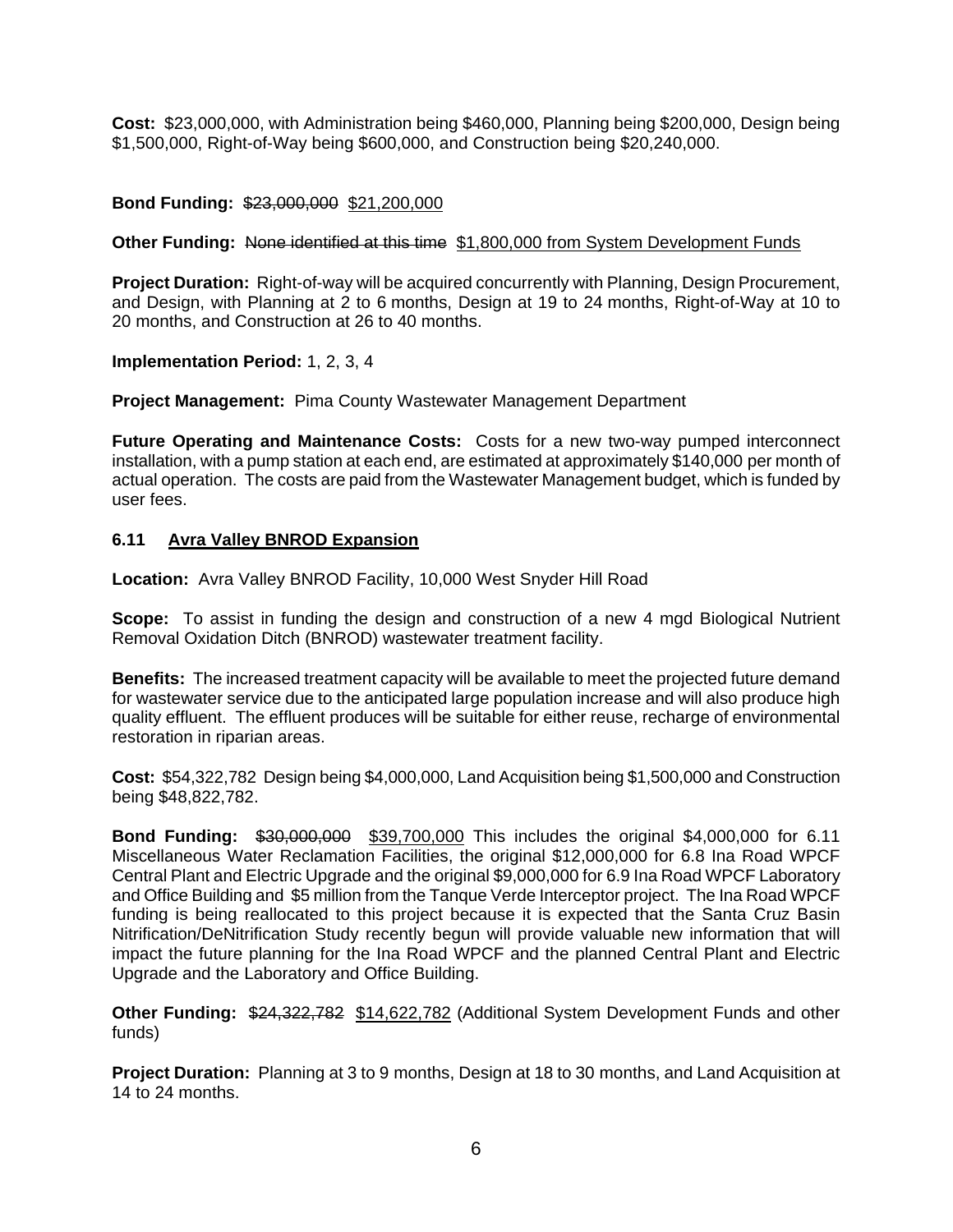**Implementation Period:** 1, 2, 3

**Project Management:** Pima County Wastewater Management Department

**Future Operating and Maintenance Costs:** There are no costs for this project until a WRF is constructed. Costs for a typical 4.0 mgd WRF with lift station are estimated at \$2 million per year. The costs are paid from Wastewater Management's budget, which is funded by user fees.

### **6.12 Mt. Lemmon Sewer System**

**Location:** Village of Summerhaven along Sabino Canyon Parkway and immediate areas tributary to the existing sewer system.

**Scope:** To improve and expand the Mt. Lemmon WWTF and Effluent Disposal system in the area damaged in the Aspen Forest Fire of June/July of 2003 in order to better serve the needs of the greater Summerhaven area and to provide a source of reclaimed water for beneficial reuse, such as fire protection and subsequent recharge. Should this approval not be forthcoming, unneeded bond funds will be transferred to the Roger Road WWTP (Wastewater Treatment Plant) Infrastructure and Environmental Improvements Project for odor control mitigation purposes.

**Benefits:** Due to the extent of the Aspen Fire damage, and the anticipated rebuilding of the Summerhaven area, it may be necessary to reconfigure and expand the entire Mt. Lemmon public sanitary sewerage treatment system, including conveyance, treatment and effluent disposal/reuse systems. Initially the system was authorized to serve only 47 specific properties with the public sewer system and dispose of the correspondingly limited amount of effluent in a spray field to the San Pedro drainage. The impact of the fire and subsequent rebuilding of the Summerhaven area will result in a new master plan. There is also community interest in providing wastewater treatment for additional residential hook-ups in lieu of private septage disposal. The resulting development will require the expansion of the existing 12,500 gallon per day wastewater treatment facility, upgrade of the water quality treatment to meet environmental permits (AZPDES, APP and Reuse permits) and evaluation and siting of additional disposal areas.

**Cost:** \$7,200,000, with Administration being \$122,000, Planning being \$50,000, Design being \$400,000, Right-of-Way being \$500,000, and Construction being \$6,128,000.

**Bond Funding:** \$7,200,000 \$1,500,000

**Other Funding:** None identified at this time \$5,700,000 from System Development Funds

**Project Duration:** Planning at 12 to 15 months, Design at 18 to 30 months, Land Acquisition at 13 to 26 months, and Construction at 24 to 36 months.

**Implementation Period:** 4, 5, 6

**Project Management:** Pima County Wastewater Management Department

**Future Operating and Maintenance Costs:** Costs are estimated at \$575,000 per year. The costs are paid from Wastewater Management's budget, which is funded by user fees.